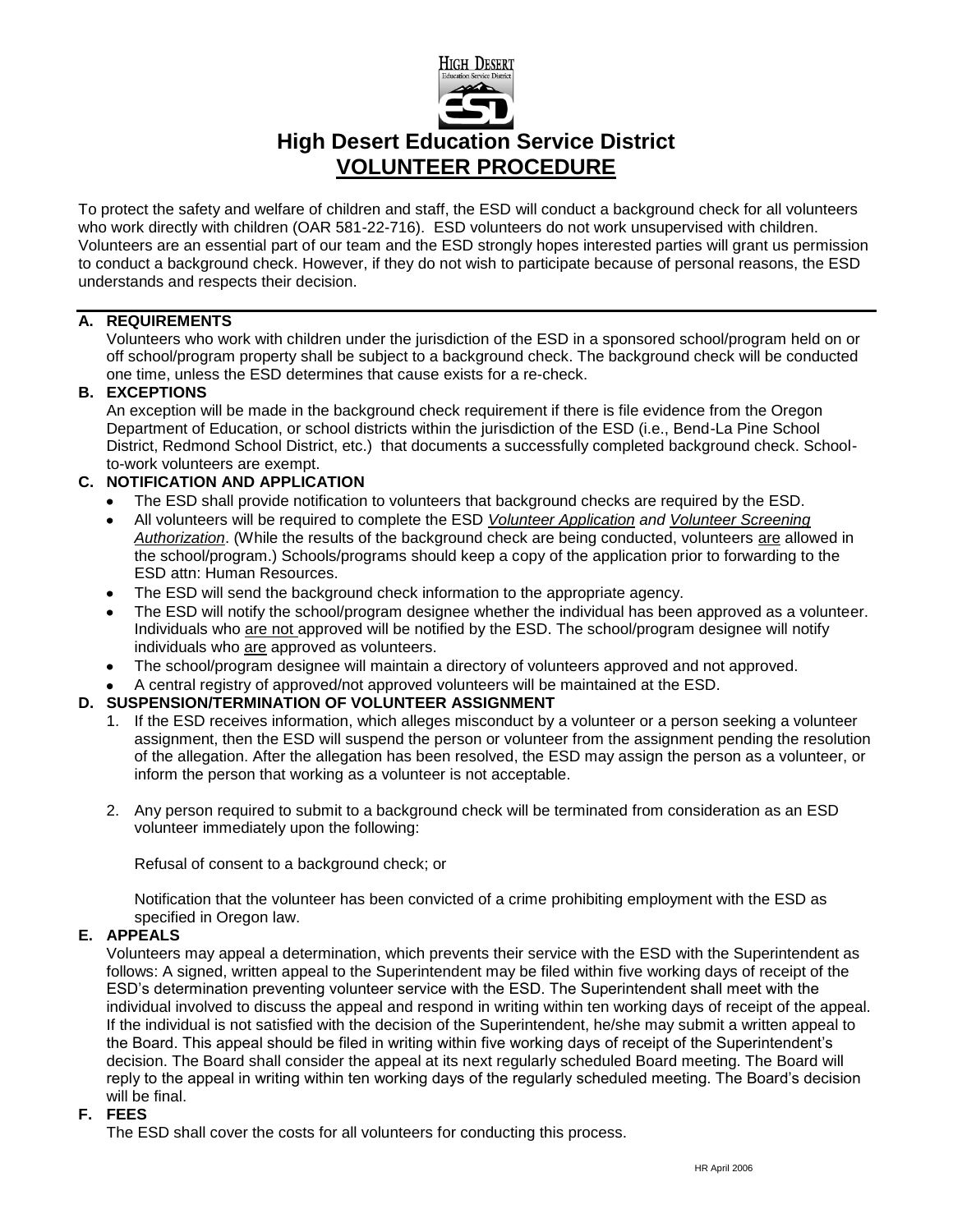

## **High Desert Education Service District**

## **NOTIFICATION TO VOLUNTEERS**

To protect the safety and welfare of children and staff, High Desert Educational Service District (ESD) conducts a background check on all job applicants and volunteers. (OAR 581- 22-716)

Volunteers are an essential part of our team, and we strongly hope you will grant us permission to conduct a background check. However, if you do not wish to participate because of personal reasons, we understand and respect your decision. The only reason we conduct these checks is to assure a safe, healthy learning environment for every child.

If you have any questions, please call the ESD Human Resources Department, 693-5600. You will be able to speak confidentially.

We appreciate your understanding and cooperation in this important matter.

# **VOLUNTEER EXPECTATIONS**

**DEPENDABILITY** The ability to depend on a volunteer is an essential expectation. Children and staff look forward to the volunteer's commitment to report at an expected time and to complete the volunteer assignment thoroughly and enthusiastically.

**PROFESSIONALISM** The volunteer is a role model for children in dress, manner and behavior. Working in a team environment cooperatively with others and demonstrating a willingness to learn are integral parts of professionalism.

**CONFIDENTIALITY** The volunteer must respect the confidentiality of sensitive information. Children and their families should not be discussed outside the program or school environment.

**COMMUNICATION** The volunteers' success depends on effective communication. Asking questions and following directions are key components of communication.

Concerns regarding a volunteer who may not be following these expectations should be communicated to the designee where the volunteer is assigned. The administration will conduct an objective investigation regarding any identified concerns. If cause exists, the volunteer will be removed from their assignment. The ESD will be vigilant in its authority to provide a safe learning environment for students.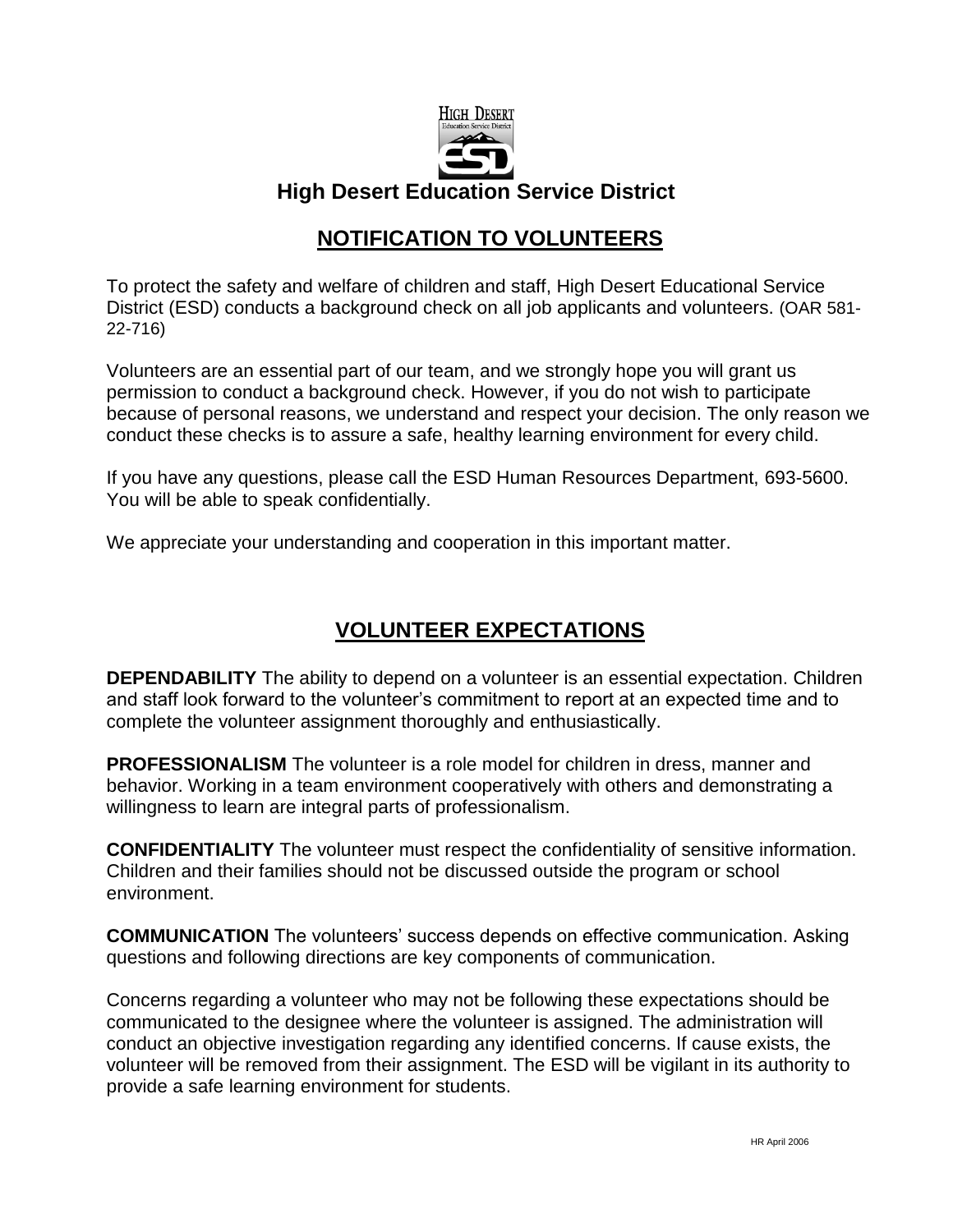

# **Directions**<br>1. Volunte

- 1. Volunteer completes form
- 2. Program/department designee reviews form for completeness, & verifies identity, date of birth
- 3. Program/department designee sends this form & the Volunteer Screening Authorization form to ESD HR Dept.

| Print Legal Last Name                                                                                                                                                                                      |      | Legal First Name | Middle | Date                                                                                     |  |
|------------------------------------------------------------------------------------------------------------------------------------------------------------------------------------------------------------|------|------------------|--------|------------------------------------------------------------------------------------------|--|
| Address                                                                                                                                                                                                    | City | <b>State</b>     | Zip    | Phone                                                                                    |  |
| E-Mail                                                                                                                                                                                                     |      |                  |        | Date of Birth                                                                            |  |
| School/Program Where I'd Like To Volunteer (a list of all programs is available upon request)                                                                                                              |      |                  |        |                                                                                          |  |
| DAYS AND TIMES AVAILABLE: (If known, list the hours each day you would like to volunteer.)                                                                                                                 |      |                  |        |                                                                                          |  |
| pm pm pm                                                                                                                                                                                                   |      |                  |        | Mon _________ am  Tues _________ am  Wed ________ am  Thurs ________ am  Fri ________ am |  |
| TYPE OF VOLUNTEER WORK DESIRED:<br>Office:<br>$Classroom:$ Working with children<br>Filing<br>Working with staff<br><b>Typing</b><br>Working on projects<br>Working on projects<br>Other: (please explain) |      |                  |        |                                                                                          |  |
|                                                                                                                                                                                                            |      |                  |        |                                                                                          |  |

| Volunteer Experience:<br>Organization(s) | Address/Phone | Dates |
|------------------------------------------|---------------|-------|
|                                          |               |       |
|                                          |               |       |
|                                          |               |       |

Applicant Signature

**\_\_\_\_\_\_\_\_\_\_\_\_\_\_\_\_\_\_\_\_\_\_\_\_\_\_\_\_\_\_\_\_\_\_\_\_\_\_\_\_\_\_\_** 

# **ESD Program Responsibility**

**Examine at least one official document (i.e., Drivers License) that proves applicant's legal identity & date of birth.**

| <b>Program Designee Print Name</b>                 | <b>Program Designee Signature</b> |          | Date  |  |
|----------------------------------------------------|-----------------------------------|----------|-------|--|
| Optional, program person to notify after approval: | Name                              | _ocation | Phone |  |